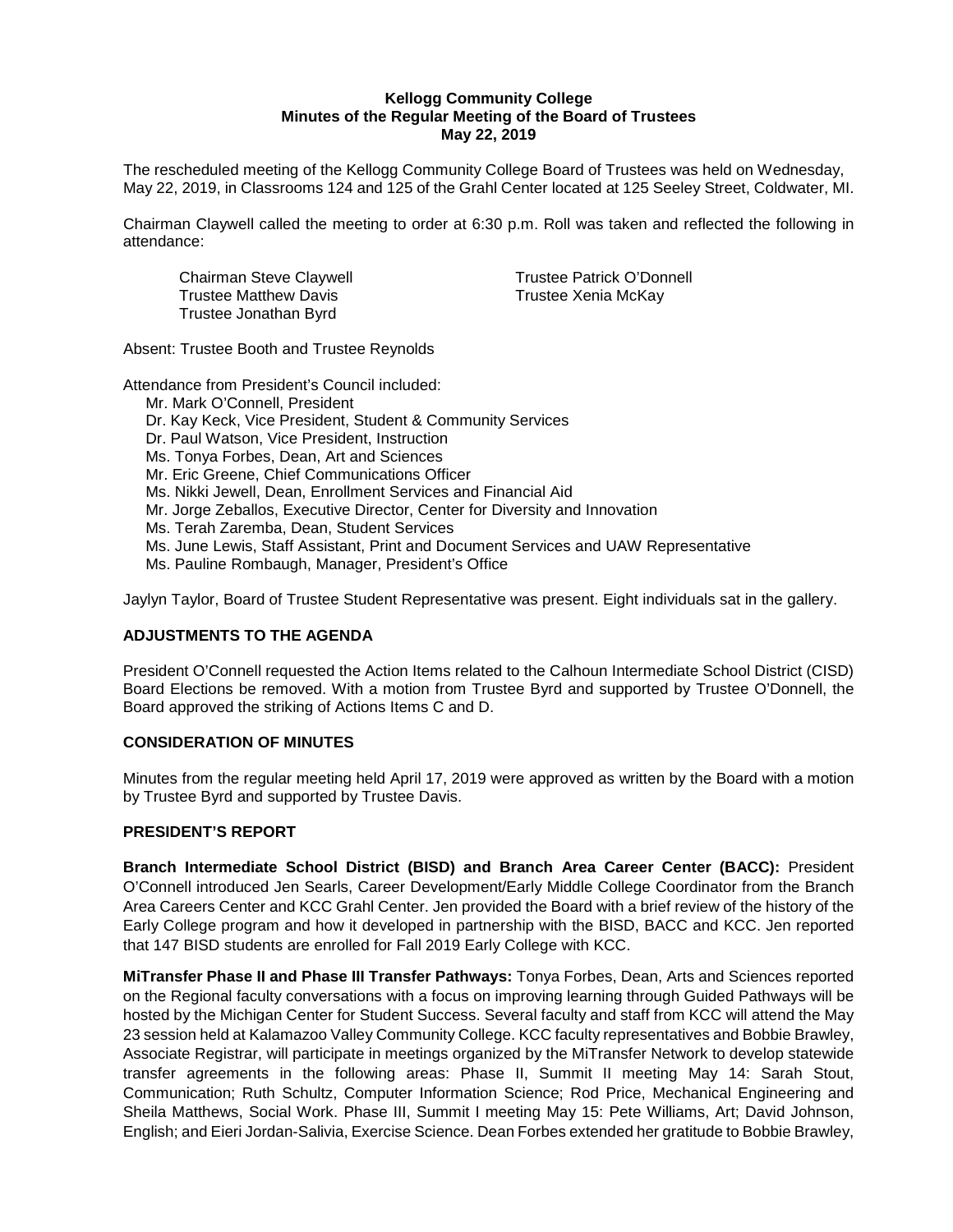Associate Registrar, for your extended efforts to insure this process within the timeline and collaborates with Faculty to insure KCC's success and compliance.

**National Center for Higher Education Risk Management (NCHERM):** Dr. Kay Keck provided an overview

**KCC's 5th Annual Nursing Capstone and Networking Event:** President O'Connell reported on April 24th, KCC's graduating [nursing](http://www.kellogg.edu/nursing) students showcased their senior projects and explored future career and educational opportunities at the College's 5<sup>th</sup> Annual Nursing Capstone and Networking Event, which was held in the Binda Performing Arts Center and Kellogg Room. For the first time, KCC's [Dental](http://www.kellogg.edu/dentalhygiene)  [Hygiene](http://www.kellogg.edu/dentalhygiene) students, were included in the event. This year's event was a grand success as it gave KCC students and the general public an opportunity to network with more than 30 clinical and educational partners and local businesses, who are hiring in the health care field. Students were also able to interact with representatives from four-year universities, who were onsite with information about transfer programs.

**Spring 2019 Mosiac:** President O'Connell reported that on April 25, in the Davidson Lobby, KCC student writers and artists, along with their families and friends, and faculty and staff, gathered to celebrate the release of the Spring 2019 *Mosaic.*

**Men's Baseball Team/Michigan Community College Athletic Association (MCCAA) Western Conference Baseball Champions:** President O'Connell provided a status on the KCC's men's baseball team and that they had secured their 3<sup>rd</sup> straight Conference Championship in a row. Further reporting that this is to their  $7<sup>th</sup>$  conference championships in the past 10 years, finishing their regular season with a 34-13 record. The team departed earlier on May 22 to attend the NJCAA DII National Championship in Enid, Oklahoma May 25-June 1.

**Indirect Cost Rate (ICR):** President O'Connell reviewed the Indirect Cost Rate (ICR) information by Brian Murphy, Assistant Director, Finance, reporting that the College has negotiated a higher ICR through 2023 with the federal government. This process has allowed the College to recover almost \$500,000 of indirect costs for administering federal grants since it was initially approved in 2010.

**KCC Foundation:** In Teresa Durham, Executive Director's absence, President O'Connell provided an update on the KCC Foundation, detailing scholarships awarded, the North-End Gateway Project, May 2019 KCC Foundation Board updates and the 2019 Starfish Awards.

**21st Century Update:** President O'Connell reported the status on the nearly completed RMTC renovations, the summer projects consisting of the construction of the Early Childhood Education Lab, the renovation to the nursing lecture hall and the expansion the nurse aide lab at the EAC.

## **BOARD REPORTS AND REQUESTS**

Chairman Claywell reported the Board of Trustee's received and accepted President O'Connell's letter of retirement request, effective December 31, 2019. Several Trustee's spoke of their appreciation for President O'Connell and the roles he has played and the impact he has made at the College over the past 29 years. Trustees and employees in attendance at the meeting recognized President O'Connell with a standing ovation.

#### **CITIZEN/STAFF REQUESTS AND COMMENTS**

Kris Jenkins, Superintendent, Branch Intermediate School District introduced herself and extended her appreciation for the partnership and collaboration from Kellogg Community College, Shari Deevers, Center Director, Grahl Center.

### **ACTION ITEMS**

**Mawby Center Authorization Resolution:** The Board approved authorizing President Mark O'Connell to sign necessary documents to complete the transfer and set the operational guidelines for the Mawby Center property with a motion by Trustee Byrd and support by Trustee Davis.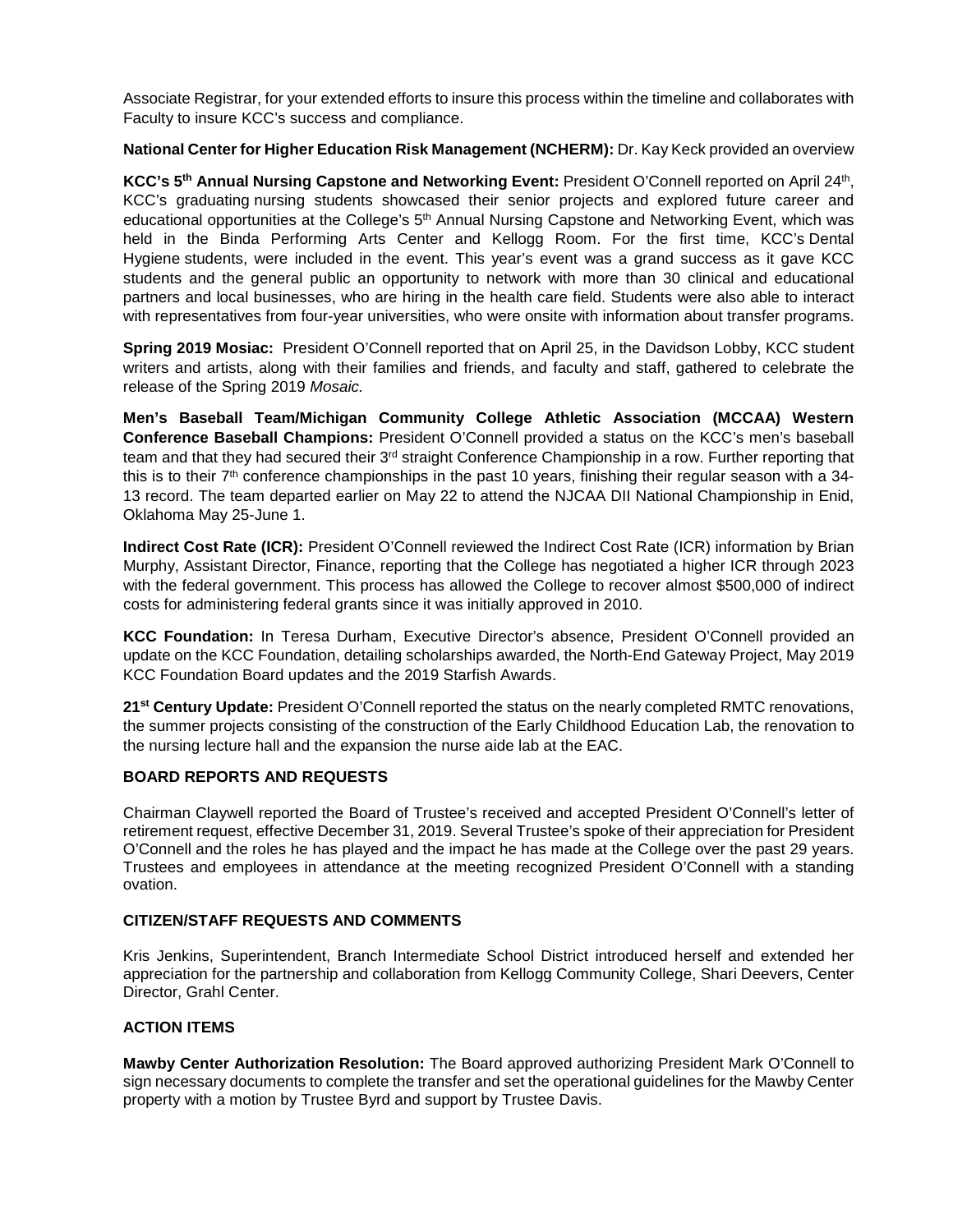**Regional Manufacturing Technology Center (RMTC) State Building Authority (SBA) Authority:** The Board approved to adopt the resolution in the matter of the RMTC and SBA authority with a motion by Trustee Byrd and with support by Trustee Davis. A Roll Call Vote was required and results reflect as follows:

| <b>Board of Trustee</b> | Yea | Nav |
|-------------------------|-----|-----|
| Chairman Claywell       |     |     |
| <b>Trustee Davis</b>    |     |     |
| <b>Trustee Byrd</b>     |     |     |
| <b>Trustee McKay</b>    |     |     |
| Trustee O'Donnell       |     |     |

**Tuition and Fees Rates Recommendation:** The Board approved the recommended setting of tuition and fee rates for the next several semesters consisting of an increase in the tuition rate of 3.25% each semester for the next four semesters, a \$6 per credit increase in the technology and student services fees and a \$15 per credit increase in the online course fee, with a motion by Trustee Byrd and with support by Trustee Davis.

**Financial Statements:** The Board approved the financial statements for the month of April 2019 with a motion by Trustee Byrd and with support by Trustee O'Donnell.

**Personnel Items:** The following personnel items were approved by the Board, with a motion by Trustee Byrd and support by Trustee Davis:

#### **New Employee:**

| Lloyd McPartlin            | <b>Assistant Director, Admissions</b><br>(Effective June 10, 2019; Administration, Director 2, 2018-2019 annual<br>salary \$73,025.00 pro-rated for the remainder of the 2018-2019 fiscal year)                                                         |
|----------------------------|---------------------------------------------------------------------------------------------------------------------------------------------------------------------------------------------------------------------------------------------------------|
| Emily McCann, D.C.         | Instructor, Biology<br>(Effective August 21, 2019; Faculty, Masters Lane +60, Step 4, 2018-2019<br>annual salary \$62,778.00)                                                                                                                           |
| David Tannor, Ed.D.        | Instructor, Mathematics<br>(Effective August 21, 2019: Faculty, Masters Lane +60, Step 7, 2018-2019<br>annual salary \$72,392.00)                                                                                                                       |
| <b>Position Transfer:</b>  |                                                                                                                                                                                                                                                         |
| Jennifer Stegenga          | Staff Assistant, Accounting<br>(Effective May 6, 2019; Support Staff, Staff Assistant, Step 6, 2018-2019<br>hourly rate \$24.00)                                                                                                                        |
| <b>Contract Extension:</b> |                                                                                                                                                                                                                                                         |
| Abbie Brennen              | Temporary Program Coordinator, Lifelong Learning<br>(Effective April 26, 2010 through June 30, 2019 or until position is filled;<br>Administration, Professional 1, 2018-2019 annual salary \$48,439.00 pro-<br>rated for the period of the assignment) |
| <b>Retirement Notices:</b> |                                                                                                                                                                                                                                                         |
| Tonya Chase                | Secretary, Testing and Assessment (part-time)<br>(7 years) (Effective May 7, 2019)                                                                                                                                                                      |
| Kathleen Bess              | Faculty, Nursing<br>(19 years) (Effective August 16, 2019 - REVISED)                                                                                                                                                                                    |